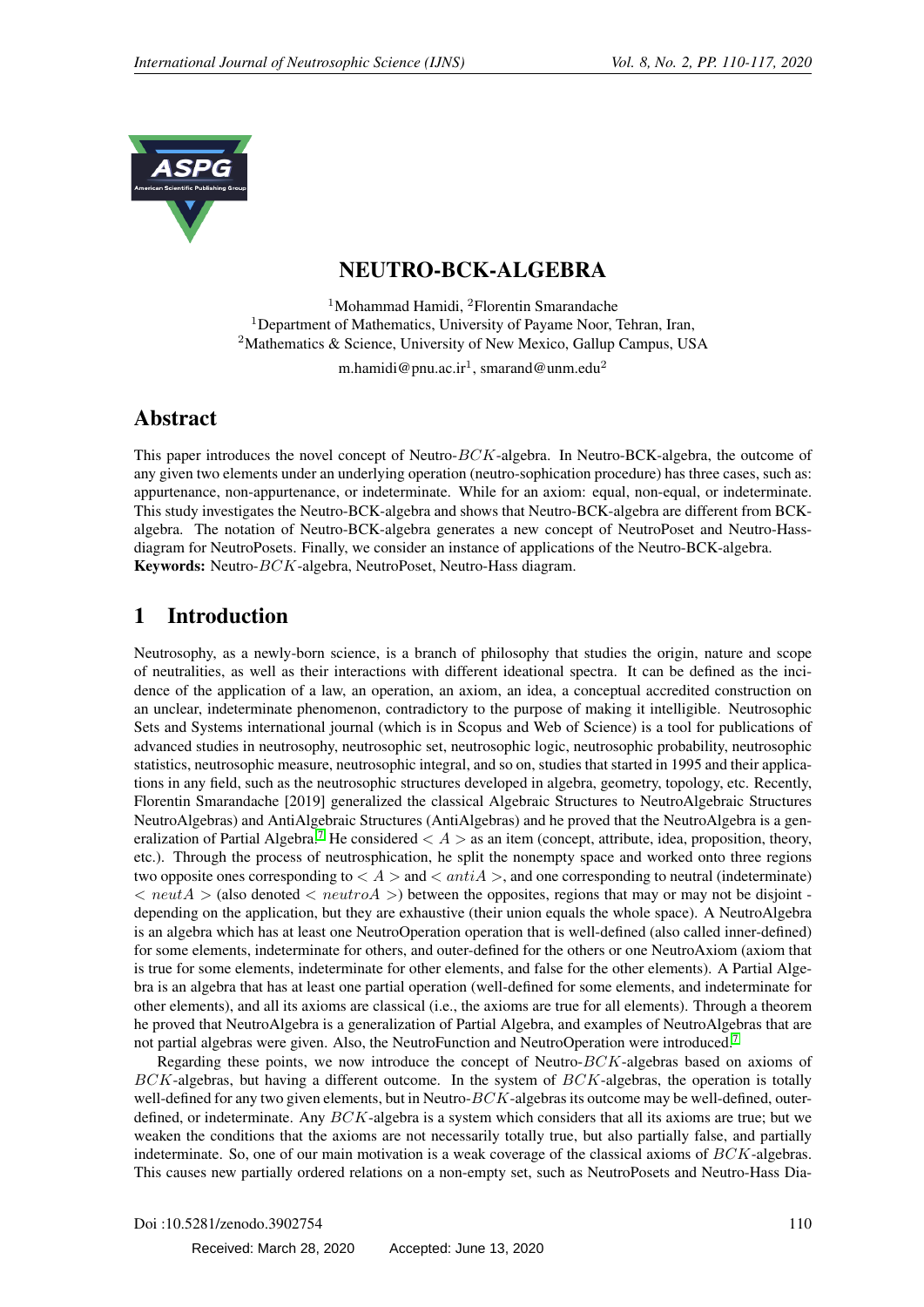grams. Indeed Neutro-Hass Diagrams of NeutroPosets contain relations between elements in the set that are true, false, or indeterminate.

### 2 Preliminaries

In this section, we recall some definitions and results from,<sup>[7](#page-7-0)</sup> which are needed throughout the paper.

Let  $n \in \mathbb{N}$ . Then an *n*-ary operation  $\circ : X^n \to Y$  is called a NeutroOperation if it has  $x \in X^n$  for which  $\circ(x)$  is well-defined (degree of truth (T)),  $x \in X^n$  for which  $\circ(x)$  is indeterminate (degree of indeterminacy (I)), and  $x \in X^n$  for which ∘(x) is outer-defined (degree of falsehood (F)), where  $T, I, F \in [0, 1]$ , with  $(T, I, F) \neq (1, 0, 0)$  that represents the n-ary (total, or classical) Operation, and  $(T, I, F) \neq (0, 0, 1)$  that represents the n-ary AntiOperation. Again, in this definition "neutro" stands for neutrosophic, which means the existence of outer-ness, or undefined-ness, or unknown-ness, or indeterminacy in general. In this regards, for any given set X, we classify n-ary operation on  $X^n$  by (i); (classical) Operation is an operation well-defined for all set's elements,  $(ii)$ ; **NeutroOperation** is an operation partially well-defined, partially indeterminate, and partially outer-defined on the given set and  $(iii)$ ; **AntiOperation** is an operation outer-defined for all set's elements.

Moreover, we have  $(i)$ ; a (classical) Axiom defined on a non-empty set is an axiom that is totally true (i.e. true for all set's elements),  $(ii)$ ; **NeutroAxiom (or neutrosophic axiom)** defined on a non-empty set is an axiom that is true for some elements (degree of true  $= T$ ), indeterminate for other elements (degree of indeterminacy = I), and false for the other elements (degree of falsehood = F), where  $T, I, F$  are in [0, 1] and  $(T, I, F)$  is different from  $(1, 0, 0)$  i.e., different from totally true axiom, or classical Axiom and  $(T, I, F)$  is different from  $(0, 0, 1)$  i.e., different from totally false axiom, or AntiAxiom. (*iii*); an **AntiAxiom** of type C defined on a non-empty set is an axiom that is false for all set's elements.

Based on the above definitions, there is a classification of algebras as follows. Let  $X$  be a non-empty set and  $O$  be a family of binary operations on X. Then  $(A, O)$  is called

- (i) a (classical) Algebra of type C, if  $\mathcal O$  is the set of all total Operations (i.e. well-defined for all set's elements) and  $(A, O)$  is satisfied by (classical) Axioms of type C(true for all set's elements).
- (ii) a NeutroAlgebra (or neutro-algebraic structure) of type  $C$ , if  $O$  has at least one NeutroOperation (or NeutroFunction), or  $(A, O)$  is satisfied by at least one NeutroAxiom of type C that is referred to the set's (partial-, neutro-, or total-) operations or axioms;
- (*iii*) an **AntiAlgebra (or anti-algebraic structure)** of type C, if O has at least one AntiOperation or  $(A, O)$ is satisfied by at least one AntiAxiom of type  $C$ .

### 3 Neutro-BCK-algebra

#### 3.1 Concept of Neutro-BCK-algebra

In this section, we introduce several concepts suc has: Neutro-BCK-algebra, Neutro-BCK-algebra of type 5, NeutroPoset and Neutro-Hass Diagram and investigate the properties of these concepts.

**Definition 3.1.** <sup>[2](#page-7-1)</sup> Let X be a non-empty set with a binary operation " $*$ " and a constant "0". Then,  $(X, *, 0)$ is called a BCK*-algebra* if it satisfies the following conditions:

$$
(BCI-1) ((x * y) * (x * z)) * (z * y) = 0,
$$

$$
(BCI-2) (x * (x * y)) * y = 0,
$$

- $(BCI-3)$   $x * x = 0$ ,
- $(BCI-4)$   $x * y = 0$  and  $y * x = 0$  imply  $x = y$ ,

 $(BCK-5)$  0 \*  $x=0$ .

Now, we define Neutro-BCK-algebras as follows.

**Definition 3.2.** Let X be a non-empty set,  $0 \in X$  be a constant and " \* " be a binary operation on X. An algebra  $(X, *, 0)$  of type  $(2, 0)$  is said to be a Neutro-BCK-algebra, if it satisfies at least one of the following NeutroAxioms (while the others are classical BCK-axioms):

Doi :10.5281/zenodo.3902754 111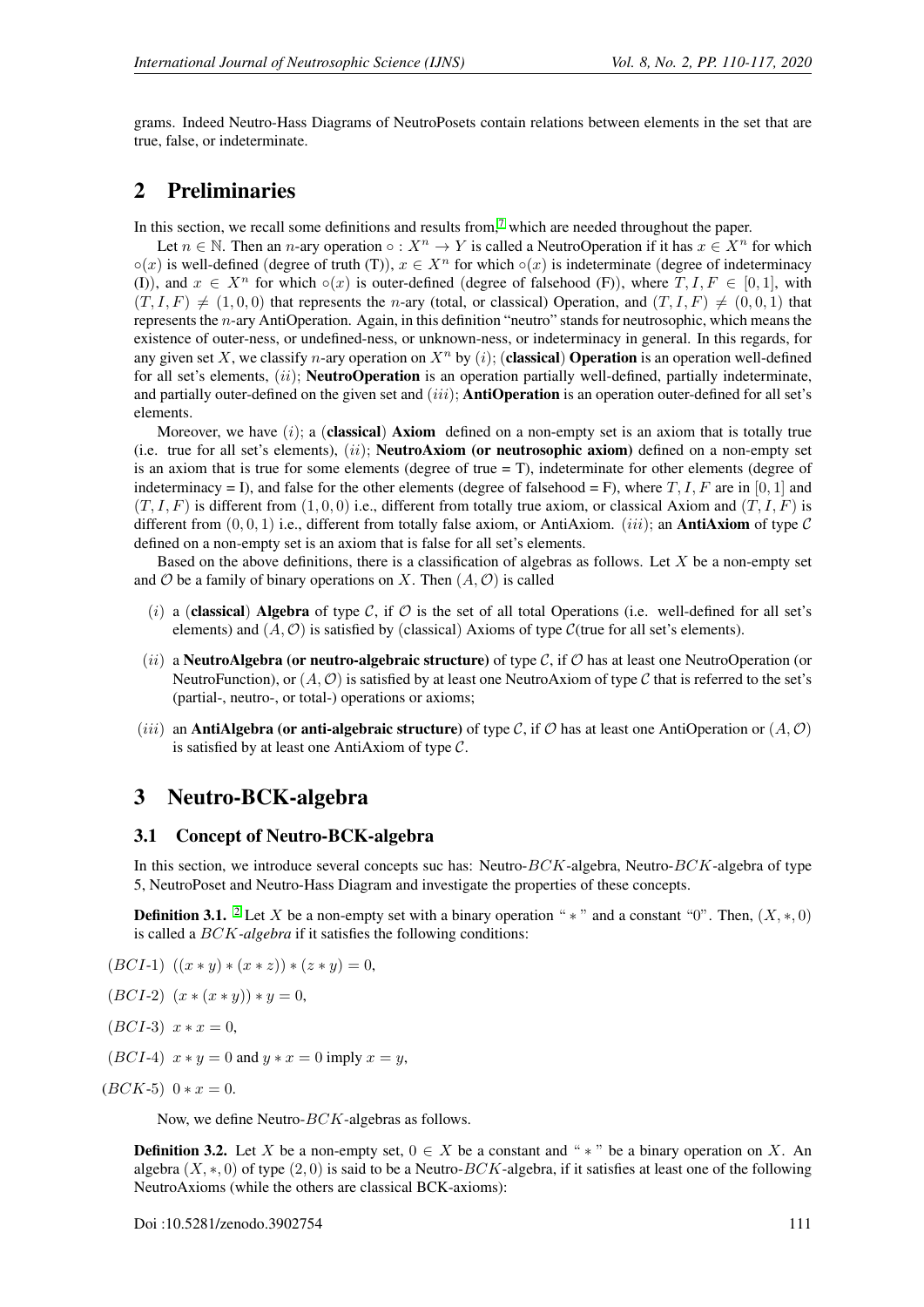- $(NECI-1)$   $(\exists x, y, z \in X \text{ such that } ((x * y) * (x * z)) * (z * y) = 0))$  and  $(\exists x, y, z \in X \text{ such that } ((x * y) * (x * y) = 0))$  $(z)$  \*  $(z * y) \neq 0$  or indeterminate);
- $(NECI-2)$   $(\exists x, y \in X \text{ such that } (x * (x * y)) * y = 0)$  and  $(\exists x, y \in X \text{ such that } (x * (x * y)) * y \neq 0 \text{ or } 0)$ indeterminate);
- (*NBCI*-3)  $(\exists x \in X \text{ such that } x * x = 0)$  and  $(\exists x \in X \text{ such that } x * x \neq 0 \text{ or indeterminate})$ ;
- $(NBCI-4)$   $(\exists x, y \in X,$  such that if  $x*y = y*x = 0$ , we have  $x = y$  and  $(\exists x, y \in X,$  such that if  $x*y = y*x = 0$ , we have  $x \neq y$  );
- $(NBCK-5)$   $(\exists x \in X \text{ such that } 0 * x = 0)$  and  $(\exists x \in X \text{ such that } 0 * x \neq 0 \text{ or indeterminate})$ . Each above NeutroAxiom has a degree of equality  $(T)$ , degree of non-equality  $(F)$ , and degree of indeterminacy  $(I)$ , where  $(T, I, F) \notin (1, 0, 0), (0, 0, 1).$

If  $(X, *, 0)$  is a NeutroAlgebra and satisfies the conditions  $(NBCI-1)$  to  $(NBCI-4)$  and  $(NBCK-5)$ , then we will call it is a Neutro-BCK-algebra of type 5 (i.e. it satisfies 5 NeutroAxioms).

**Example 3.3.** Let  $X = \mathbb{Z}$ . Then

(i)  $(X,*,0)$  is a Neutro-BCK-algebra, where for all  $x, y \in X$ , we have  $x * y = x - y + xy$ . (ii)  $(X,*,1)$  is a Neutro-BCK-algebra, where for all  $x, y \in X$ , we have  $x * y = xy$ .

 $(iii)$   $(X,*,1)$  is a Neutro-*BCK*-algebra, where for all  $x, y \in X$ , we have  $x * y =$  $\int 1$  if x an even  $xy$  if x an odd .

Let  $X \neq \emptyset$  be a finite set. We denote  $\mathcal{N}_{BCK}(X)$  and  $\mathcal{N}_{NBECK}(X)$  by the set of all Neutro-BCK-algebras and Neutro- $BCK$ -algebras of type 5 that are constructed on  $X$ , respectively.

<span id="page-2-2"></span>Theorem 3.4. *Let* (X, ∗, 0) *be a Neutro* BCK*-algebra. Then*

- (i) If  $|X| = 1$ , then  $(X, \ast, 0)$  is a trivial BCK-algebra.
- (*ii*) *If*  $|X| = 2$ *, then*  $|\mathcal{N}_{BCK}(X)| = 2$  *and*  $|\mathcal{N}_{NBCK}(X)| = \infty$ *.*
- (*iii*) If  $|X| = 3$ , then there exists  $\emptyset \neq Y \subseteq X$ , such that  $(Y, *, 0)$  is a nontrivial or trivial BCK-algebra.

*Proof.* We consider only the cases  $(ii)$ ,  $(iii)$ , because the others are immediate.

(ii) Let  $X = \{0, x\}$ . Then we have 2 trivial Neutro-BCK-algebras  $(X, *_1), (X, *_2)$  and an infinite number of trivial Neutro-BCK-algebras of type 5 (X,  $*, 0$ ) in Table [1,](#page-2-0) where  $w \notin X$ .

<span id="page-2-0"></span>(iii) Let  $X = \{0, x, y\}$ . Now consider  $Y = \{0, x\}$  and define a Neutro-BCK-algebra  $(X, *, 0)$  in Table [1.](#page-2-0) Clearly  $(Y, *, ', 0)$  is a non-trivial  $BCK$ -algebra. If  $Y = \{0\}$ , it is a trivial  $BCK$ -algebra.  $\Box$ 

Table 1: Neutro-BCK-algebras of order 2

|  |  |  |  | $\begin{array}{c cccccc} *_1 & 0 & x & *_2 & 0 & x & * & 0 & x & * & 0 & x & y \\ \hline 0 & 0 & x & , & 0 & x & 0 & , & 0 & x & 0 & \text{and} & \begin{array}{c cccccc} *' & 0 & x & y & \\ \hline 0 & 0 & x & , & x & x & 0 & x & 0 & 0 & y \\ x & 0 & x & x & x & 0 & x & w & 0 & x & 0 & y \end{array}. \end{array}$ |  |                                               |
|--|--|--|--|---------------------------------------------------------------------------------------------------------------------------------------------------------------------------------------------------------------------------------------------------------------------------------------------------------------------------|--|-----------------------------------------------|
|  |  |  |  |                                                                                                                                                                                                                                                                                                                           |  |                                               |
|  |  |  |  |                                                                                                                                                                                                                                                                                                                           |  |                                               |
|  |  |  |  |                                                                                                                                                                                                                                                                                                                           |  |                                               |
|  |  |  |  |                                                                                                                                                                                                                                                                                                                           |  | $y \begin{array}{ ccc} 0 & y & x \end{array}$ |

### Theorem 3.5. *Every* BCK*-algebra, can be extended to a Neutro-*BCK*-algebra.*

*Proof.* Let  $(X, *, 0)$  be a BCK-algebra and  $\alpha \notin X$ , and U be the universe of discourse that strictly includes  $X \cup \alpha$ . For all  $x, y \in X \cup \{\alpha\}$ , define  $*_\alpha$  on  $X \cup \{\alpha\}$  by  $x *_\alpha y = x * y$  where,  $x, y \in X$  and if  $\alpha \in \{x, y\}$ , define  $x *_{\alpha} y$  as indeterminate or  $x *_{\alpha} y \notin X \cup \alpha$ . Then  $(X \cup {\alpha}, *_{\alpha}, 0)$  is a Neutro-BCK-algebra.  $\Box$ 

<span id="page-2-1"></span>**Example [3.](#page-4-0)6.** Let  $X = \{0, 1, 2, 3, 4, 5\}$ . Consider Table 3.

#### Then

(i) If  $a = 0$ , then  $(X, *_1, 0)$  is a Neutro-BCK-algebra and if  $a = 1$ , then  $(X \setminus \{3, 4, 5\}, *_1, 0)$  is a BCK-algebra.

(ii)  $(X, *_{2}, 0)$  is a Neutro- $BCK$ -algebra and  $(X \setminus \{4, 5\}, *_{2}, 0)$  is a  $BCK$ -algebra.

(*iii*) If  $s = t = y = z = 0, w = 3$ , then  $(X, *_{3}, 0)$  is a Neutro-BCK-algebra and for  $s = t = 1, y = 0$  $2, z = 3, (X \setminus \{5\}, *_3, 0)$  is a BCK-algebra. If  $s = t = y = z = 0, w = \sqrt{2}$ , then  $(X, *_3, 0)$  is a Neutro-BCK-algebra of type 5 where  $s, t \in \{0, 1\}, x \in \{4, 5\}, y \in \{2, 0\}, z \in \{3, 0\}$  and  $w \in \{3, \sqrt{2}\}.$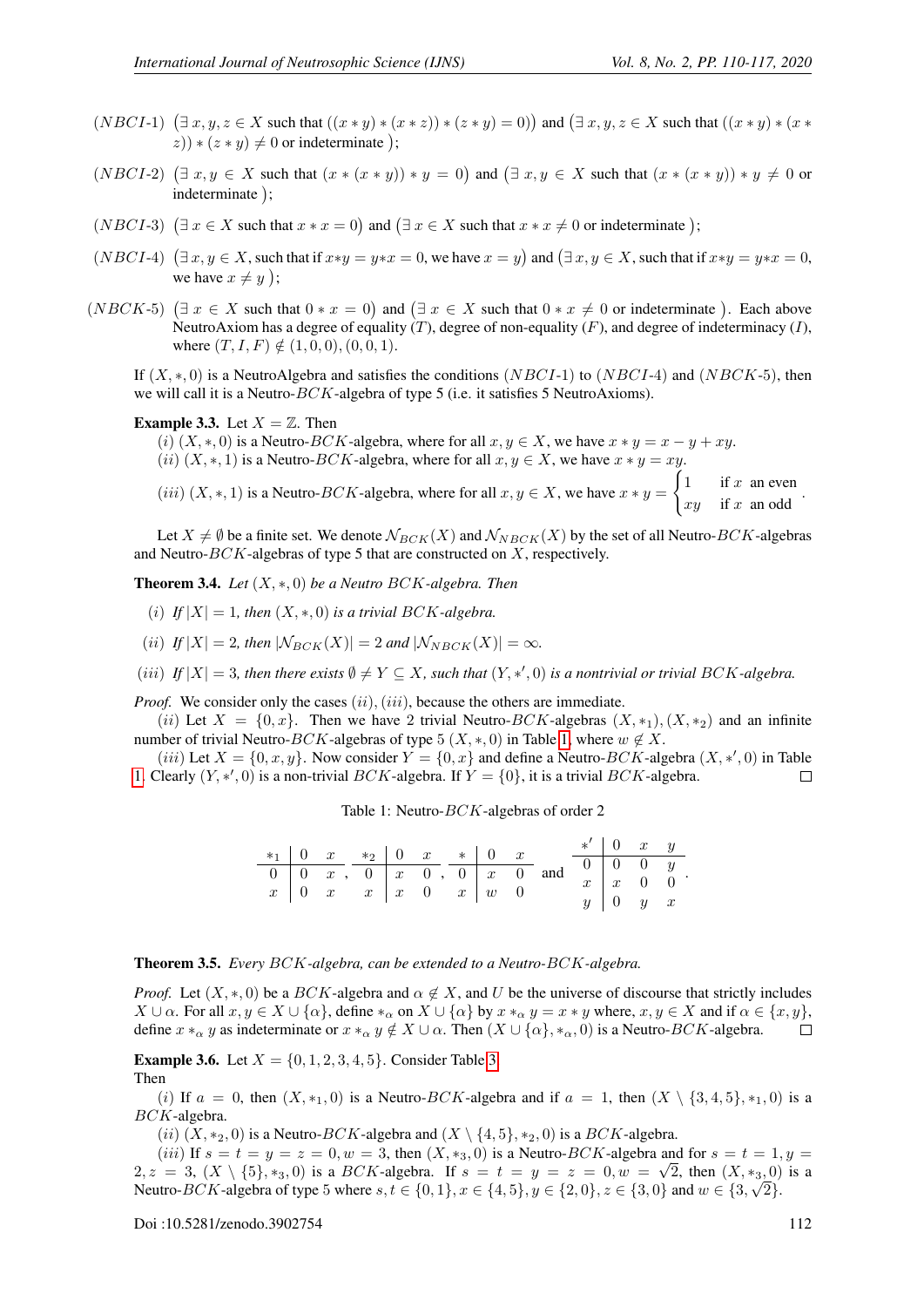|  |  | $*_{1}$   0   1   2   3   4   5                    |  |  |  |  | $*_{2}$   0   1   2   3   4   5   |  | $*_{3}$   0   1   2   3   4   5 |  |  |                                                                 |                                                                                                                        |  |
|--|--|----------------------------------------------------|--|--|--|--|-----------------------------------|--|---------------------------------|--|--|-----------------------------------------------------------------|------------------------------------------------------------------------------------------------------------------------|--|
|  |  | $0 \t 0 \t 0 \t 0 \t 0 \t 2 \t 0$                  |  |  |  |  |                                   |  |                                 |  |  |                                                                 |                                                                                                                        |  |
|  |  | $1 \mid 1 \quad 0 \quad a \mid 2 \quad 0 \quad 3$  |  |  |  |  |                                   |  |                                 |  |  |                                                                 |                                                                                                                        |  |
|  |  | $2 \mid 2 \mid 2 \mid 0 \mid 0 \mid 2 \mid 0$      |  |  |  |  |                                   |  |                                 |  |  |                                                                 | $2 \mid 2 \quad 1 \quad 0 \quad 0 \mid 5 \quad 0 \text{ and } 2 \mid 2 \quad 2 \quad 0 \quad y \quad 0 \mid 3 \quad ,$ |  |
|  |  | $3 \mid 3 \quad 0 \quad 1 \quad 2 \quad 0 \quad 5$ |  |  |  |  |                                   |  |                                 |  |  |                                                                 |                                                                                                                        |  |
|  |  | $4 \t 0 \t 4 \t 0 \t 1 \t 4 \t 0$                  |  |  |  |  | $4 \t 0 \t 1 \t 0 \t 4 \t 1 \t 2$ |  |                                 |  |  |                                                                 | $4 \mid 4 \mid 4 \mid 4 \mid 4 \mid 0 \mid 1$                                                                          |  |
|  |  | $5 \t 4 \t 0 \t 1 \t 0 \t 2 \t 3$                  |  |  |  |  | $5 \t 5 \t 0 \t 4 \t 0 \t 0 \t x$ |  |                                 |  |  | $5 \begin{array}{cccccc} 5 & 0 & 2 & 0 & 2 & 0 & w \end{array}$ |                                                                                                                        |  |

| Table 2: Neutro- $BCK$ -algebras and Neutro- $BCK$ -algebra of type 5 |  |
|-----------------------------------------------------------------------|--|
|-----------------------------------------------------------------------|--|

<span id="page-3-0"></span>**Remark 3.7.** In Neutro-BCK-algebra  $(X, *_{3}, 0)$ , which is defined as in Example [3.6,](#page-2-1) we have  $(1, 5) \in \leq$  and  $(5, 0) \in \le$ , but  $(1, 0) \notin \le$ , where  $(x, y) \in \le$  means  $x *_{3} y = 0$ . Thus  $\le$ , necessarily, is not a transitive relation. So we have the following definition of neutro-partially ordered relation on Neutro-BCK-algebra.

**Definition 3.8.** Let X be a non-empty set and R be a binary relation on X. Then R is called a

- (i) neutro-reflexive, if  $\exists x \in X$  such that  $(x, x) \in R$  (degree of truth T), and  $\exists x \in X$  such that  $(x, x)$  is indeterminate (degree of indeterminacy I), and  $\exists x \in X$  such that  $(x, x) \notin R$  (degree of falsehood F);
- (ii) neutro-antisymmetric, if  $\exists x, y \in X$  such that  $(x, y) \in R$  and  $(x, y) \in R$  imply that  $x = y$  (degree of truth T), and  $\exists x, y \in X$  such that  $(x, y)$  or  $(y, x)$  are indeterminate in R (degree of indeterminacy I), and  $\exists x, y \in X$  such that  $(x, y) \in R$  and  $(y, x) \in R$  imply that  $x \neq y$  (degree of falsehood F);
- (iii) neutro-transitive, if  $\exists x, y, z \in X$  such that  $(x, y) \in R$ ,  $(y, z) \in R$  imply that  $(x, z) \in R$  (degree of truth T),and  $\exists x, y, z \in X$  such that  $(x, y)$  or  $(y, z)$  are indeterminate in R (degree of indeterminacy I), and  $\exists x, y, z \in X$  such that  $(x, y) \in R$ ,  $(y, z) \in R$ , but  $(x, z) \notin R$  (degree of falsehood F). In all above neutro-axioms  $(T, I, F) \notin (1, 0, 0), (0, 0, 1).$
- $(iv)$  neutro-partially ordered binary relation, if the relation satisfies at least one of the above neutro-axioms neutro-reflexivity, neutro-antisymmetry, neutro-transitivity, while the others (if any) are among the classical axioms reflexivity, antisymmetry, transitivity.

If R is a neutro-partially ordered relation on X, we will call  $(X, R)$  by neutro-poset. We will denote, the related diagram with to neutro-poset  $(X, R)$  by neutro-Hass diagram.

We define binary relations "  $\leq_1, \leq_2$  " on X by  $(x \leq_1 y)$  if or only if  $x * y = 0$  or  $x \leq_1 x$  and  $(x \leq_2 y)$  if and only if  $(x * y \neq 0$  or indeterminate ) or  $x \leq_2 x$  ). So we have the following theorem.

Theorem 3.9. *An algebra* (X, ∗, 0) *is a Neutro-*BCK*-algebra if and only if it satisfies the following conditions:*

- $(NECI-1')$   $(\exists x, y \in X \text{ such that } ((x*y)*(x*z)) \leq_1 (z*y))$  and  $(\exists x, y \in X \text{ such that } ((x*y)*(x*z)) \leq_2 (z*y)),$
- $(NECI-2')$   $(\exists x, y \in X \text{ such that } (x * (x * y)) \leq_1 y)$  and  $(\exists x, y \in X \text{ such that } (x * (x * y)) \leq_2 y)$ ,
- $(NECI-3')$   $(\exists x, y \in X \text{ such that } x \leq_1 x)$  and  $(\exists x, y \in X \text{ such that } x \leq_2 x)$ ,
- $(NBCI-4')$   $(\forall x, y \in X$ , if  $x \leq_1 y$  and  $y \leq_1 x$ , we get  $x = y$ ) and  $(\forall x, y \in X$ , if  $x \leq_2 y$  and  $y \leq_2 x$ , we get  $x = y$ ,
- $(NBCK-5')$   $(\exists x, y \in X \text{ such that } 0 \leq_1 x)$  and  $(\exists x, y \in X \text{ such that } 0 \leq_2 x)$ .

*Proof.* Let  $(X, * , 0)$  be a Neutro- $BCK$ -algebra. We prove only the item  $(NBCI-1')$ , other items are similar to. Since  $(X,*,0)$  be a Neutro- $BCK$ -algebra,  $(\exists x, y \in X$  such that  $(x*(x*y))*y=0)$  and  $(\exists x, y \in X$  such that  $(x*(x*y))*y\neq 0$  or indeterminate). By definition,  $(\exists x, y \in X \text{ such that } ((x*y)*(x*z)) \leq_1 (z*y))$ and  $(\exists x, y \in X \text{ such that } ((x * y) * (x * z)) \leq (z * y))$ . Conversely, let the items  $(NBCI-1')$  to  $(NBCI-1')$ 4') and  $(NBCK-4')$ . Just prove  $(NBCI-1)$  and other items are similar to. Since  $(\exists x, y \in X$  such that  $((x*y)*(x*z)) \leq_1 (z*y)$  and  $(\exists x, y \in X \text{ such that } ((x*y)*(x*z)) \leq_2 (z*y))$ , we get that  $(\exists x, y \in X$ such that  $((x * y) * (x * z)) * (z * y) = 0)$  and  $(\exists x, y \in X$  such that  $((x * y) * (x * z)) * (z * y) \neq 0$  or indeterminate .  $\Box$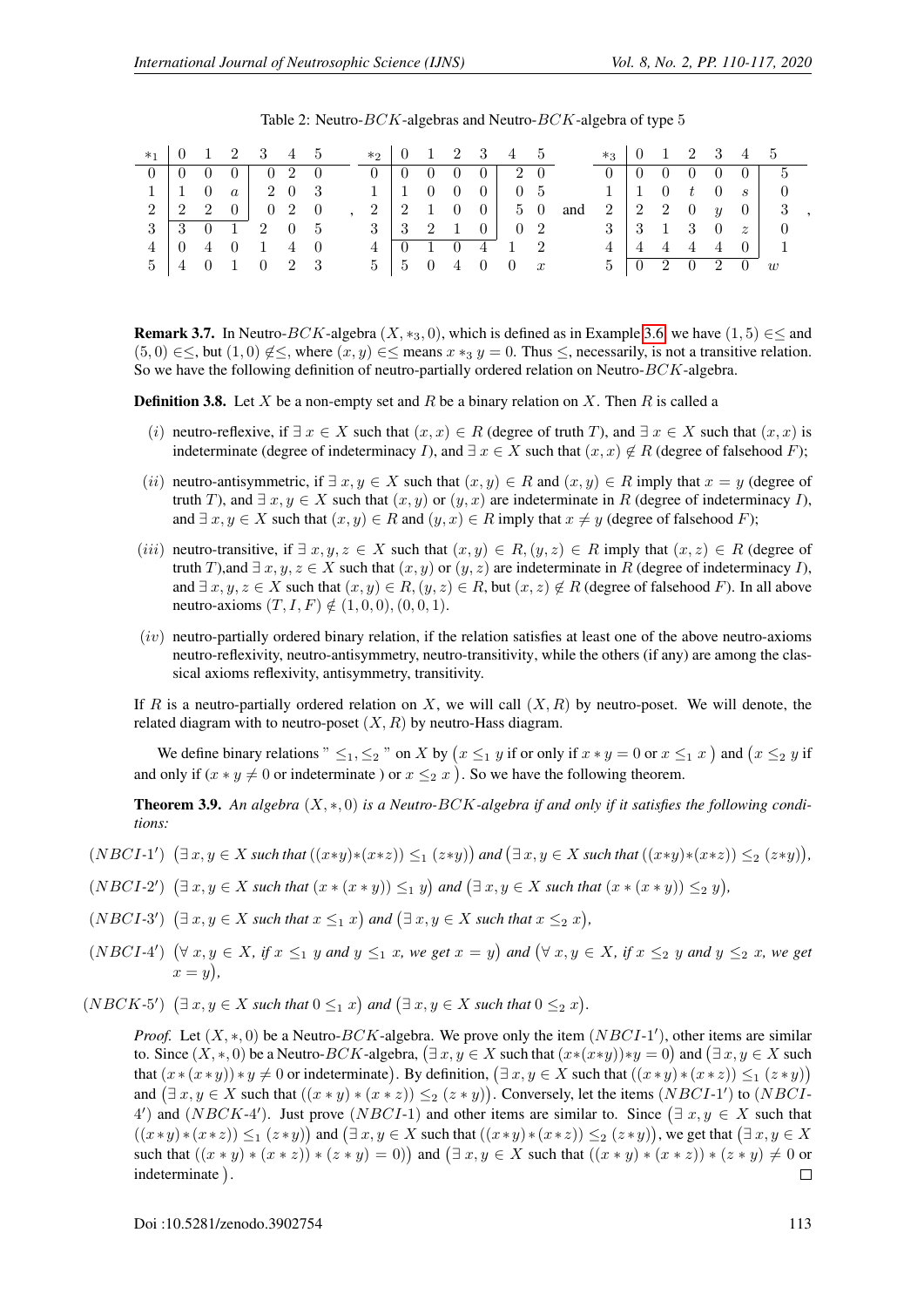Let  $(X, * , 0)$  be a Neutro-BCK algebra. Define binary relation  $\leq$  on X, by  $x \leq y$  if and only  $x \leq_1 y$  and  $y \leq_2 x$ . So we have the following results.

**Theorem 3.10.** *Let*  $(X, *, 0)$  *be a Neutro-BCK algebra and*  $x, y, z \in X$ *. Then* 

- (*i*) *if*  $x \neq y$  *and*  $x \leq y$ *, then*  $y \leq x$ *;*
- $(iii)$   $\leq$  *is a reflexive and symmetric relation on* X;
- $(iii)$   $\leq$  *is a neutro-transitive algebra relation on* X.

*Proof.* (i) Let  $x \neq y \in X$  and  $x \leq y$ . If  $y \leq x$ , by definition we obtain  $(x * y = y * x = 0)$  and  $(x * y = y * x \neq 0)$  and so  $x = y$ .

 $(ii)$ ,  $(iii)$  It is clear by item  $(i)$  and Remark [3.7.](#page-3-0)  $(iii)$  It is obtained by  $(ii)$ .

 $\Box$ 

<span id="page-4-3"></span>**Corollary 3.11.** *Let*  $(X, *, 0)$  *be a Neutro-BCK algebra. Then*  $(X, *, 0, ≤1)$ ,  $(X, *, 0, ≤2)$  *and*  $(X, *, 0, ≤)$ *are neutro-posets.*

Let  $(X_1, *_1, 0_1)$  and  $(X_2, *_2, 0_2)$  be *BCK*-algebras, where  $X_1 \cap X_2 = \emptyset$ . For some  $x, y \in X$ , define an  $\sqrt{ }$  $\int$  $x *_{1} y$  if if  $x, y \in X_{1} \setminus X_{2}$  $x *_{2} y$  if if  $x, y \in X_{2} \setminus X_{1}$ 

operation  $*$  as follows:  $x * y =$  $\overline{\mathcal{L}}$ 0<sub>1</sub> if if  $x \in X_1, y \in X_2$ 0<sub>2</sub> if if  $x \in X_2, y \in X_1$ , where  $0_1 * 0_2 = 0_2$  and  $0_2 * 0_1 = 0_1$ .

<span id="page-4-1"></span>**Theorem 3.12.** *Let*  $(X_1, *_1, 0_1)$  *and*  $(X_2, *_2, 0_2)$  *be BCK-algebras, where*  $X_1 \cap X_2 = \emptyset$  *and*  $X = X_1 \cup X_2$ . *Then*

- (i) (X, ∗, 01) *is a Neutro-*BCK*-algebra;*
- (ii) (X, ∗, 02) *is a Neutro-*BCK*-algebra;*

*Proof.* (i) We only prove (NBCI-4). Let  $x * y = 0<sub>1</sub>$ . It follows that  $x \in X<sub>1</sub>$  and  $y \in X<sub>2</sub>$  or  $x, y \in X<sub>1</sub>$ . If  $x, y \in X_1$ , because  $(X_1, *_1, 0_1)$  is a  $BCK$ -algebra,  $y * x = 0_1$  implies that  $x = y$ . But for  $x \in X_1$  and  $y \in X_2$ , we have  $y * x \neq 0_1$  so  $(NBCI-4)$  is valid in any cases. Other items are clear.  $(ii)$  It is similar to item  $(i)$ .  $\Box$ 

<span id="page-4-2"></span><span id="page-4-0"></span>**Example 3.13.** Let  $X_1 = \{a, b\}$  and  $X_2 = \{w, x, y, z\}$ . Then  $(X_1, *, a)$  and  $(X_2, *, w)$  are BCK-algebras. So by Theorem [3.12,](#page-4-1)  $(X_1 \cup X_1, \ast, a)$  and  $(X_1 \cup X_1, \ast, w)$  are Neutro-BCK-neutralgebras in Table [3.](#page-4-0)

| $\ast$           | $\it a$          |                  | $\,w$            | $\boldsymbol{x}$ | и                | $\widetilde{\mathcal{Z}}$ |  |
|------------------|------------------|------------------|------------------|------------------|------------------|---------------------------|--|
| $\boldsymbol{a}$ | $\it a$          | $\boldsymbol{a}$ | $\boldsymbol{w}$ | $\boldsymbol{a}$ | $\boldsymbol{a}$ | $\boldsymbol{a}$          |  |
| b                |                  | $\alpha$         | $\it a$          | $\it a$          | $\boldsymbol{a}$ | $\alpha$                  |  |
| $\boldsymbol{w}$ | $\it a$          | $\boldsymbol{w}$ | w                | $\boldsymbol{w}$ | $\boldsymbol{w}$ | $\boldsymbol{w}$          |  |
| $\boldsymbol{x}$ | $\boldsymbol{w}$ | $\boldsymbol{w}$ | $\boldsymbol{x}$ | $\boldsymbol{w}$ | $\boldsymbol{w}$ | $\boldsymbol{w}$          |  |
| $\boldsymbol{y}$ | $\boldsymbol{w}$ | $\boldsymbol{w}$ | Y                | $\boldsymbol{x}$ | $\boldsymbol{w}$ | $\boldsymbol{w}$          |  |
| $\boldsymbol{z}$ | $\boldsymbol{w}$ | w                | $\tilde{z}$      | $\boldsymbol{x}$ | $\boldsymbol{x}$ | $\boldsymbol{w}$          |  |

.

Table 3: BCK-algebras and Neutro-BCK-algebra

**Corollary 3.14.** *Let*  $(X_1, *_1, 0_1)$  *and*  $(X_2, *_2, 0_2)$  *be BCK-algebras. Then* 

- (i)  $(X,*,0_1,\leq_1),(X,*,0_2,\leq_2)$  *and*  $(X,*,0_2,\leq_2)$  *are posets.*
- (*ii*)  $(X, *, 0<sub>1</sub>, <sup>≤</sup><sub>2</sub>), (X, *, 0<sub>2</sub>, <sup>≤</sup><sub>1</sub>)$  *are neutro-posets.*

**Example 3.15.** Consider the Neutro-BCK-algebra in Example [3.13.](#page-4-2) Then we have neutro-posets  $(X, *, w, \leq_1)$ ),  $(X, *, a, \leq_2)$  and  $(X, *, 0, \leq)$  in Table [4,](#page-5-0) where – means that elements are not comparable and I means that are indeterminates.

**Definition 3.16.** Let  $(X, *, 0)$  be a Neutro-BCK-algebra,  $\theta \in X$  and  $Y \subseteq X$ . Then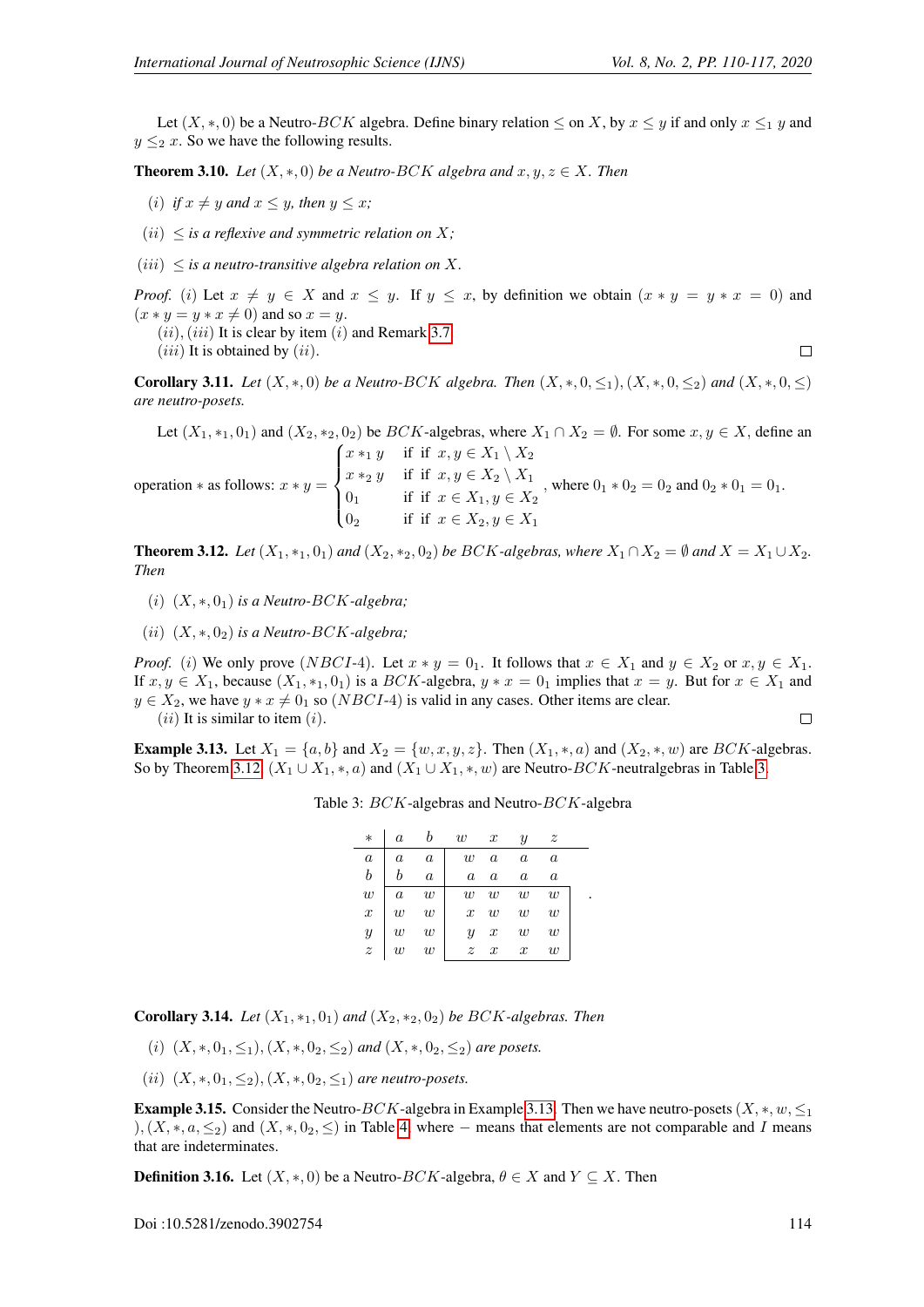#### Table 4: neutro-posets

<span id="page-5-0"></span>

|  |                                    |  | $a \mid a - a \mid x \mid y \mid z \mid a \mid a \mid b \mid a \mid x \mid y \mid z$                                |   |  |                                             |  | $a \quad a \quad a \quad w$                                                                               |  |  | $a \quad a \quad a$ |  |
|--|------------------------------------|--|---------------------------------------------------------------------------------------------------------------------|---|--|---------------------------------------------|--|-----------------------------------------------------------------------------------------------------------|--|--|---------------------|--|
|  |                                    |  | $b$ $-$ b $w$ x $y$ z $b$ $ $ b $b$ $w$ x $y$ z $b$ $ $ a $b$ b $b$ b $b$                                           |   |  |                                             |  |                                                                                                           |  |  |                     |  |
|  | $w \mid a \quad w \quad w \quad w$ |  | $w \quad w$ ,                                                                                                       |   |  |                                             |  | $w \mid a \quad w \quad w \quad I \quad I \quad I \quad , \quad w \mid w \quad b \quad w \quad - \quad -$ |  |  |                     |  |
|  |                                    |  | $x$ x w x x x x x x x $I$ x $I$ x $I$ x $ a$ b $-$ x $-$                                                            |   |  |                                             |  |                                                                                                           |  |  |                     |  |
|  | $y \mid y \mid y \mid w \mid x$    |  | $y \quad y$                                                                                                         | y |  | $y \quad y \quad I \quad I \quad y \quad I$ |  | $y \begin{bmatrix} a & b & - & - & y & - \end{bmatrix}$                                                   |  |  |                     |  |
|  | $z \mid z \mid z \mid w \mid x$    |  | $y \quad z \quad z \quad z \quad z \quad I \quad I \quad I \quad z \quad z \quad a \quad b \quad - \quad - \quad z$ |   |  |                                             |  |                                                                                                           |  |  |                     |  |

- (i) Y is called a Neutro-BCK-subalgebra, if (1)  $0 \in Y$ , (2) for all  $x, y \in Y$ , we have  $x * y \in Y$ , (3) satisfies in conditions (NBCI-3), (NBCI-4) and (NBCK-5).
- (ii)  $\theta \in X$  is called a source element, if it is a minimum or maximum element in neutro-Hass diagram of  $(X, *, 0).$

Theorem 3.17. *Let* (X, ∗, 0) *be a Neutro-*BCK*-algebra and* Y ⊆ X*. If* Y *is a Neutro-*BCK*-subalgebra of* X*, then*

- (i) (Y, ∗, 0) *is a Neutro-*BCK*-algebra.*
- (ii) X *is a Neutro-*BCK*-subalgebra of* X*.*

*Proof.* They are clear.

**Corollary 3.18.** *Let*  $(X, *0)$  *be a Neutro-BCK-algebra and*  $|X| = n$ . Then there exist  $m \le n$  and  $x_1, x_2, \ldots, x_m \in X$  *such that*  $({0, x_1, x_2, \ldots, x_m}, k, 0)$  *is a Neutro-BCK-algebra of* X.

**Theorem 3.19.** Let X be a non-empty set. Then there exists a binary operation " $\bullet$  " on X and  $0 \in X$  such *that*

- (i)  $(X, \bullet, x_0)$  *is a Neutro-BCK-algebra.*
- (*ii*) *For all*  $\emptyset \neq Y \subseteq X$ ,  $Y \cup \{x_0\}$  *is a Neutro-BCK-subalgebra of* X.
- (iii) If X is a countable set, then in neutro-Hass diagram  $(X, \bullet, x_0)$ , we have  $|Maximal(X)| = 1$  and  $Minimal(X) = |X| - 1(|X|)$  *is cardinal of* X $)$ .
- $(iv)$  *neutro-Hass diagram*  $(X, \bullet, x_0)$  *has a source element.*

*Proof.* Let  $x, y \in X$ . Fixed  $x_0 \in X$  and define  $x * y = y$ .

(i) Some modulations show that  $(X, \ast, x_0)$  is a Neutro-BCK-algebra.

 $(ii)$  By Theorem [3.4](#page-2-2) and definition, it is clear.

<span id="page-5-1"></span>(iii) Let  $X = \{x_0, x_1, x_2, x_3, \ldots\}$ . Then by Corollary [3.11,](#page-4-3)  $(X, \leq, x_0)$  is a neutro-poset and so has a neutro-Hass diagram as Figure [1.](#page-5-1) П



Figure 1: neutro-Hass diagram  $(X, \leq, x_0)$  with source  $x_0$ .

**Theorem 3.20.** *Let*  $(X, \leq_X)$  *be a chain. Then* 

- (i) *there exists*  $*_X$  *on* X *and*  $0 \in X$  *such that*  $(X, *_X, 0)$  *is a Neutro-BCK-algebra.*
- (*ii*) *for all*  $x, y \in X$ *, we have*  $x \leq y$  *if and only if*  $y \leq_X x$ *.*
- (*iii*) *In neutro-Hass diagram*  $(X, \bullet, x_0)$ , 0 *is source element.*

 $\Box$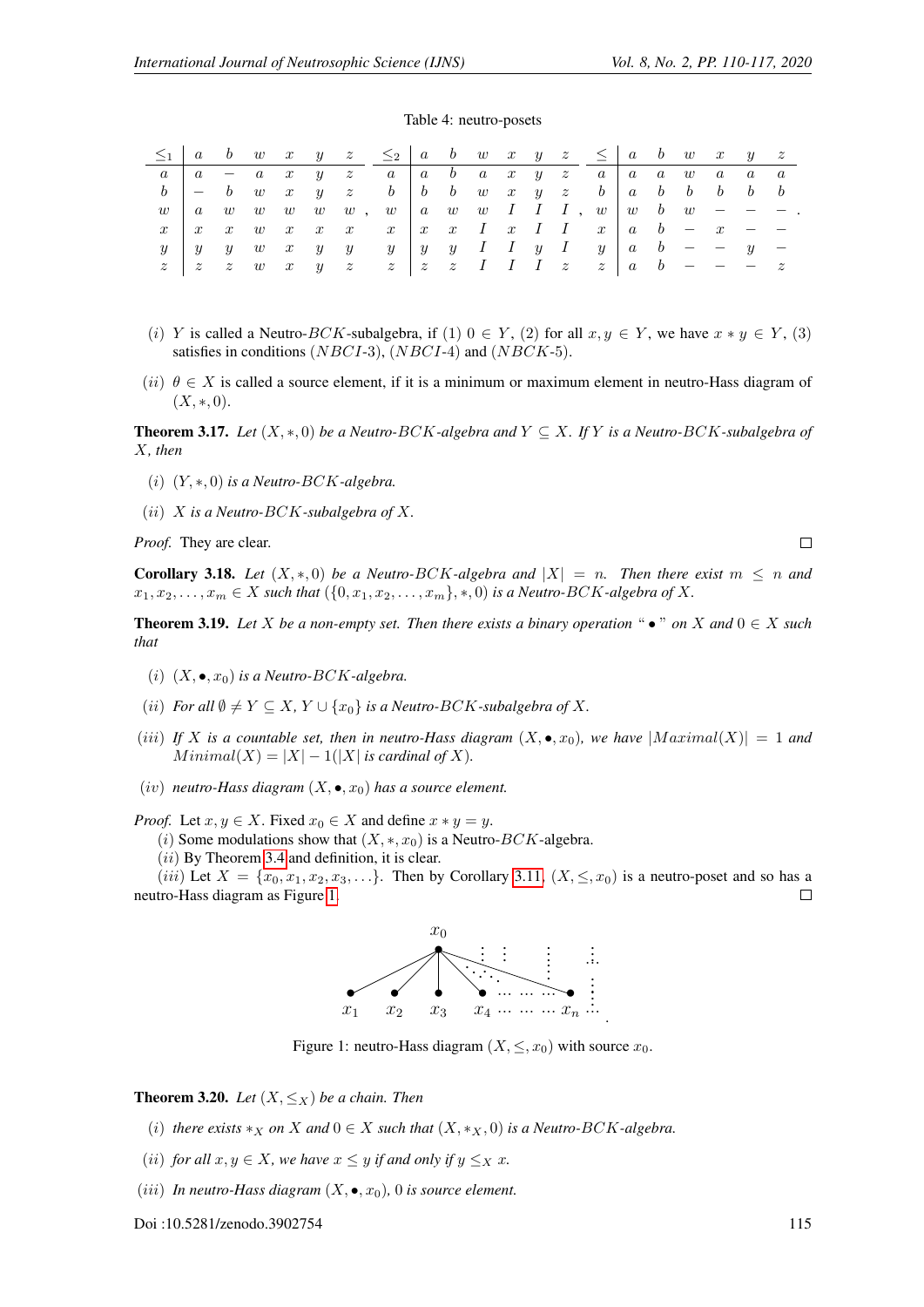*there exists*  $*_X$  *on* X *and*  $0 \in X$  *such that*  $(X, *_X, 0)$  *is a Neutro-BCK-algebra.* 

*Proof.* Let  $0, x, y \in X$ , where  $0 = Mi$  $\int x \vee y$  if  $x \leq_X y$ 

(*i*) Define  $x *_{X} y =$  $x \wedge y$  otherwise<br> $x \wedge y$  otherwise

algebra.

(ii) Let  $x, y \in X$ . Clearly  $x * x = x$ , then by definition  $x \leq y$  if and only if  $x * y = 0$  and  $y * x \neq 0$  if and only if  $y = 0$  if and only if  $y \leq_X x$ .

(*iii*) By item (*ii*), we get the neutro-Hass diagram  $(X, \leq_X, 0)$  in Figure [1,](#page-5-1) so 0 is source element.  $\Box$ 

Let  $(X_1, *_1, 0_1)$  and  $(X_2, *_2, 0_2)$  be two Neutro- $BCK$ -algebras, where  $X_1 \cap X_2 = \emptyset$ . Define  $*$  on  $X_1 \cup X_2$ , by  $x * y =$  $\sqrt{ }$  $\int$  $\overline{\mathcal{L}}$  $x *_{1} y$  if  $x, y \in X_{1} \setminus X_{2}$  $x *_{2} y$  if  $x, y \in X_{2} \setminus X_{1}$  $y$  otherwise .

**Theorem 3.21.** *Let*  $(X_1, *_1, 0_1)$  *and*  $(X_2, *_2, 0_2)$  *be two Neutro-BCK-algebras. Then* 

- (*i*)  $(X_1 \cup X_2, \ast, 0_1)$  *is a Neutro-BCK-algebra.*
- (*ii*)  $(X_1 \cup X_2, \ast, 0_2)$  *is a Neutro-BCK-algebra.*

*Proof.* It is obvious.

Let  $(X_1, *_1, 0_1)$  and  $(X_2, *_2, 0_2)$  be two Neutro- $BCK$ -algebras. Define  $*$  on  $X_1 \times X_2$ , by  $(x, y)*(x', y') =$  $(x *_{1} x', y *_{2} y')$ , where  $(x, y), (x', y') \in X_{1} \times X_{2}$ .

**Theorem 3.22.** *Let*  $(X_1, *_1, 0_1)$  *and*  $(X_2, *_2, 0_2)$  *be two Neutro-BCK-algebras. Then*  $(X_1 \times X_2, *, (0_1, 0_2))$ *is a Neutro-*BCK*-algebra.*

*Proof.* We prove only the item  $(NBCI-4)$ . Let  $(x, y), (x', y') \in X_1 \times X_2$ . If  $(x, y) * (x', y') = (x', y') * (x', y')$  $(x, y) = (0_1, 0_2)$ , then  $(x *_{1} x', y *_{2} y') = (0_1, 0_2)$  and  $(x' *_{1} x, y' *_{2} y) = (0_2, 0_1)$ . It follows that  $(x, y) = (0_2, 0_1)$  $(x', y')$ . In a similar way,  $(x, y) * (x', y') = (x', y') * (x, y) \neq (0_1, 0_2)$ , we get that  $(x, y) = (x', y')$ . Thus,  $(X_1 \times X_2, \ast, (0_1, 0_2))$  is a Neutro-BCK-algebra.  $\Box$ 

#### 3.2 Application of Neutro- $BCK$ -algebra

In this subsection, we describe some applications of Neutro-BCK-algebra.

In the following example, we describe some applications of Neutro- $BCK$ -algebra. We discuss applications of Neutro-BCK-algebra for studying the competition along with algorithms. The Neutro-BCK-algebra has many utilizations in different areas, where we connect Neutro-BCK-algebra to other sciences such as eco-nomics, computer sciences and other engineering sciences. We present an example of application of Neutro-BCK-algebra in COVID-19.

**Example 3.23.** (COVID-19) Let  $X = \{a = China, b = Italy, c = USA, d = Spain, e = Germany, f =$ Iran} be a set of top six COVID-19 affected countries. There are many relations between the countries of the world. Suppose  $*$  is one of relations on X which is described in Table [5.](#page-6-0) This relation can be economic impact, political influence, scientific impact or other chasses. For example  $x * y = z$ , means that the country z influences the relationship  $*$  from country x to country y. Clearly  $(X, *, China)$  is a Neutro-BCK-algebra.

<span id="page-6-0"></span>

| $\ast$      | China | Italy   | USA   | Spain     | Germany | Iran        |
|-------------|-------|---------|-------|-----------|---------|-------------|
| China       | China | Iran    | Spain | Germany   | Italy   | U S A       |
| Italy       | China | Italy   | Iran  | Germany   | Spain   | Germany     |
| USA         | China | Italy   | USA   | USA       | Iran    | <i>Iran</i> |
| Spain       | China | China   | China | Spain     | U S A   | Italy       |
| Germany     | China | Germany | Italy | $S\gamma$ | Germany | Italy       |
| <i>Iran</i> | China | Spain   | USA   | U S A     | China   | <i>Iran</i> |

Table 5: Neutro-BCK-algebra

And so we obtain neutro-Hass diagram as Figure [2.](#page-7-2) Applying Figure [2,](#page-7-2) we obtain that China is main source of COVID-19 to top five affected countries and Iran, Spain, Italy are indeterminated countries in COVID-19 affection together, USA effects Spain and Germany effects Iran.

 $\Box$